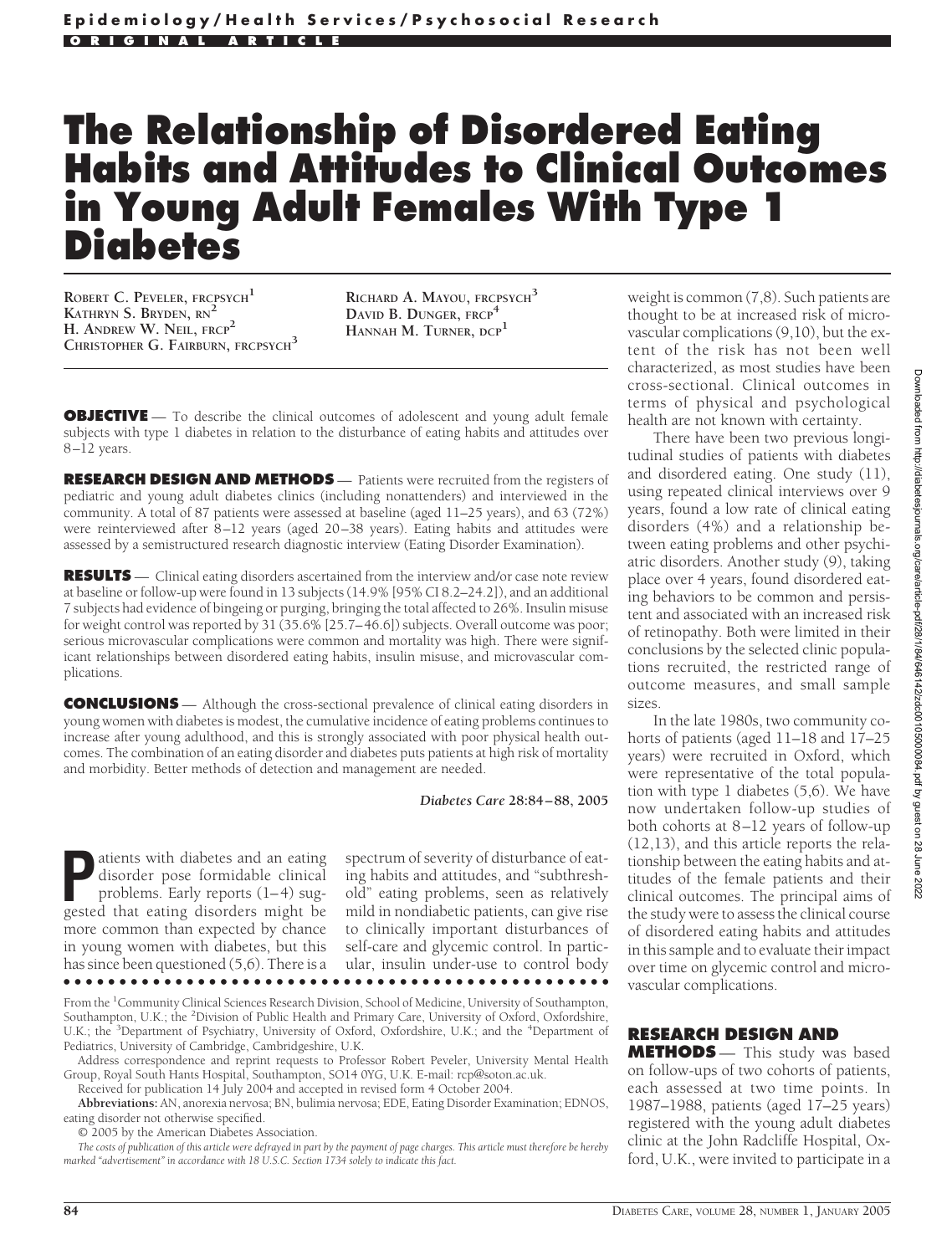|                                | Adolescents         |                     |       | Young adults        |                     |       |
|--------------------------------|---------------------|---------------------|-------|---------------------|---------------------|-------|
|                                | Baseline            | Follow-up           | Total | Baseline            | Follow-up           | Total |
| $\boldsymbol{n}$               | 33                  | 26                  |       | 54                  | 37                  |       |
| Age (years)                    | $15.3 \pm 1.9$      | $23.9 \pm 2.0$      |       | $21.0 \pm 2.7$      | $33.1 \pm 2.9$      |       |
| Diabetes duration (years)      | $7.1 \pm 2.9$       | $15.7 \pm 2.9$      |       | $8.8 \pm 5.3$       | $20.8 \pm 5.5$      |       |
| BMI (kg/m <sup>2</sup> )       | $22.7 \pm 3.7$      | $24.7 \pm 2.6$      |       | $24.6 \pm 4.7$      | $27.3 \pm 5.0$      |       |
| $BMI > 25.0$ kg/m <sup>2</sup> | 5(16)               | 12(46)              |       | 13(24)              | 14(38)              |       |
| $BMI > 30.0 \text{ kg/m}^2$    | 2(6)                | 2(8)                |       | 4(7)                | 8(22)               |       |
| $HbA_{1c}$ (%)                 | $9.7 \pm 1.8$       | $9.3 \pm 1.9$       |       | $9.5 \pm 2.5$       | $8.8 \pm 1.7$       |       |
| EDE dietary restraint          | $0.60(0.0 - 1.20)$  | $1.55(0.30 - 2.80)$ |       | $1.20(0.0 - 3.00)$  | $1.20(0.0 - 2.05)$  |       |
| EDE shape concern              | $0.56(0.13 - 1.63)$ | $1.12(0.59 - 1.88)$ |       | $1.25(0.25 - 2.94)$ | $2.25(0.63 - 3.13)$ |       |
| EDE weight concern             | $0.80(0.40 - 1.55)$ | $1.80(0.70 - 2.55)$ |       | $1.10(0.40 - 2.40)$ | $1.40(0.80 - 2.40)$ |       |
| Number of cases                |                     |                     |       |                     |                     |       |
| AN                             |                     | $\Omega$            |       |                     |                     |       |
| <b>BN</b>                      |                     |                     |       |                     |                     |       |
| <b>BED</b>                     |                     |                     |       |                     |                     |       |
| <b>EDNOS</b>                   |                     |                     |       |                     | $\Omega$            |       |

| Table 1—Characteristics of study groups and clinical eating disorders diagnosed at an assessment interview using the EDE |  |  |
|--------------------------------------------------------------------------------------------------------------------------|--|--|
|                                                                                                                          |  |  |

BED, binge eating disorder.

study of eating habits (5). In 1989–1990, adolescents (aged 11–18 years) registered with the pediatric diabetes clinic were similarly recruited (6). Patients were included only if they had been diagnosed with diabetes for at least 1 year and were excluded if they were pregnant or students resident only during academic terms. In 1997–1998, the adolescents (now aged 20–27 years) were invited to be reinterviewed (12). The following year (1999–2000), the young adult subjects (now aged 28–38 years) were recontacted (13).

Patients still registered with Oxford clinics were approached at routine clinic visits. Subjects who did not attend clinics or who had moved away from the area were contacted by letter and telephone. Research assessments took place in subjects' homes once informed consent had been obtained (from patients and, where applicable, parents). Both studies were approved by the Central Oxford Research Ethics Committee.

Eating habits and attitudes were assessed using the Eating Disorder Examination (EDE) (14–17) at both initial assessment and follow-up. This semistructured research diagnostic interview of established reliability and validity assesses key features of eating disorders, and the current version generates diagnoses according to *Diagnostic and Statistical Manual of Mental Disorders*, Fourth Edition (DSM-IV) criteria (18). Diagnostic rates differ from our previously published baseline data because DSM-IV diagnostic criteria have been applied at all time points to reflect current diagnostic practice. Diagnoses of bulimia nervosa (BN), anorexia nervosa (AN), binge eating disorder, and eating disorder not otherwise specified (EDNOS) were independently made by two experienced clinicians using clinical details from the EDE. An initial disagreement regarding two subjects was resolved by discussion. The interview was modified to allow distinctions to be made between behaviors deemed necessary for diabetes, such as the avoidance of sugary foods, and those attributable to an eating disorder. Interviewers were trained by the Oxford Eating Disorder Research Group. The follow-up interviewer was blind to the baseline assessments.

Subjects were also asked about their histories of eating disorder symptoms at both assessments. An estimated cumulative incidence of disordered eating behavior was calculated using information from all available sources, including EDE clinical eating disorder diagnoses, diagnoses made by clinicians and recorded in clinical notes, and interview data about past binge eating and purging. Binge eating was defined as 12 or more episodes of significant overeating associated with a sense of loss of control over eating over a 3-month period.

Subjects' height and weight were recorded, and current glycemic control was assessed ( $HbA_{1c}$ ) from either the clinic visit nearest the assessment interview (for subjects attending Oxford clinics) or a capillary blood sample obtained at interview and brought back to the laboratory. At follow-up, three consecutive overnight or early morning urine specimens were collected for measurement of the urinary albumin–to–creatinine ratio. Records of diabetes complications were extracted from case notes. Serious microvascular complications were defined as lasertreated or preproliferative retinopathy, renal failure or proteinuria, or peripheral or autonomic neuropathy. U.K. normal population BMI (age- and sex-matched) data were available from the U.K. Statistics Office (19).

# **RESULTS**

#### Characteristics of the sample

At baseline, 54 young adult female subjects were assessed (90% of those eligible), and, of these, 37 (69%) were reinterviewed. Among those not reinterviewed, four (7%) had died (two from renal failure, one from a congenital heart condition, and one by suicide). An additional subject died from renal failure shortly after the second interview. Seven subjects declined to take part and we were unable to contact six. Thirty-three of the adolescent female subjects were assessed at baseline (88% of those eligible), and 26 (79%) were reinterviewed. Among subjects not reinterviewed, one had died (cause unrelated to diabetes), one was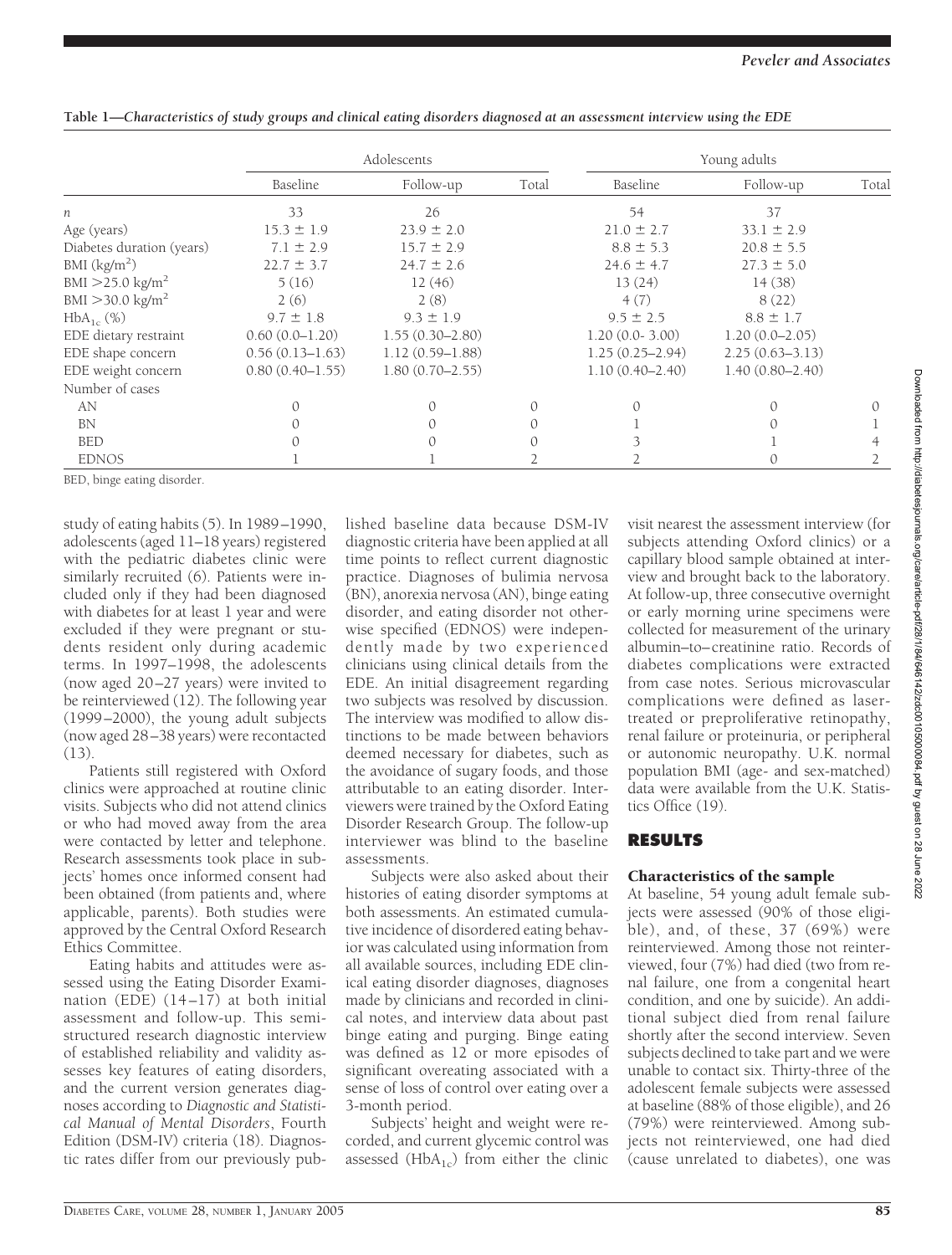| Table 2—Cumulative incidence of eating disorders and features of disordered eating behavior, |
|----------------------------------------------------------------------------------------------|
| including all clinical diagnoses from EDE assessment and data from other sources*            |

|                  | Adolescents |           |        | Young adults |           |        |
|------------------|-------------|-----------|--------|--------------|-----------|--------|
|                  | Baseline    | Follow-up | Total  | Baseline     | Follow-up | Total  |
| $\boldsymbol{n}$ | 33          | 26        |        | 54           | 37        |        |
| AN               | 0           | 0         |        |              |           |        |
| BN†              |             |           |        | 3            |           |        |
| <b>BED</b>       | ∩           | 0         |        | 3            |           |        |
| EDNOS‡           | $\bigcap$   |           |        |              |           |        |
| Insulin misuse   | 5(15)       | 10(39)    | 10(39) | 20(37)       | 21(57)    | 21(57) |
| Vomiting         | 2(6)        | 4(15)     | 4(15)  | 6(11)        | 7(19)     | 7(19)  |
| Laxative use     | 0(0)        | 2(8)      | 2(8)   | 6(11)        | 8(22)     | 8(22)  |

Data are *n* (%). \*Includes patients' history and clinical notes. †Excludes the subject who progressed from AN to BN (young adult). ‡Excludes the two subjects who progressed from EDNOS to BN (one adolescent and one young adult). BED, binge eating disorder.

cognitively impaired after a severe hypoglycemic episode, two declined to participate, two could not be traced, and the general practitioner refused permission to contact one. Table 1 shows the characteristics of both study groups at each assessment.

# Clinical eating disorders

Of 87 subjects interviewed at baseline, 7 (8%) had a current DSM-IV clinical eating disorder (Table 1). Four of these seven subjects were reinterviewed; none had a continuing eating disorder. Of three subjects not reinterviewed, one (with BN) had died from renal failure, one declined to be reinterviewed, and one was abroad. Two additional subjects were diagnosed with a current eating disorder at followup, making a total of nine (10%) with a current DSM-IV disorder at either assessment.

One subject with documented BN at baseline gave a past history of AN. Two subjects with EDNOS at baseline received treatment for BN between assessments. Three subjects reported symptoms of BN before baseline; one had recovered fully and two were not sufficiently symptomatic at baseline assessment to obtain an eating disorder diagnosis. One of these subjects went on to receive treatment for BN and died of renal failure shortly after the second interview; a second subject also underwent renal transplantation. One subject was documented between assessments as having AN by a clinician but refused psychiatric referral. Thus, on the basis of the current state assessed at the interview plus eating disorder history and clinical diagnoses, a cumulative total of

13 (15%) subjects were judged to have had a probable clinical eating disorder (Table 2).

# Body weight, purging behavior, and eating habits and attitudes

BMI increased with age in both cohorts (Table 1). Compared with the U.K. normal population data (19), the proportion who were overweight (BMI  $>$  25.0 kg/m<sup>2</sup>) at follow-up was much greater in both samples with diabetes (46 vs. 17% in adolescents; 38 vs. 27% in young adults). The rates for obesity (BMI  $>$  30.0 kg/m<sup>2</sup>) were similar (8 vs. 10%) for adolescents but greater for the young adults with diabetes (22 vs. 15%).

In addition to those with a probable clinical eating disorder, seven subjects gave accounts of regular self-induced vomiting (4) and/or laxative misuse (5) to control their weight. An additional three subjects described past objective bulimic episodes but without purging. In total, we estimate 23 (26%) subjects had a history of some form of disordered eating or weight control behavior over the course of follow-up. The EDE subscale scores are shown in Table 1. Scores on all subscales rose with age.

# Insulin misuse and glycemic control

Thirty-one subjects (36%) reported intentionally reducing or omitting their insulin dose to control their weight. There was a significant difference in baseline EDE scores for shape concern, weight concern, and dietary restraint between subjects with and without a history of insulin misuse (Mann-Whitney test, *z* 4.09, 5.18, and 4.40, respectively, *P*

0.001 in all cases), which was independent of actual body weight. Of 23 subjects with a history of disordered eating, 14 (61%) reported insulin misuse compared with 11 (26%) of 43 subjects without disordered eating ( $\chi^2$  = 7.9, df 1, *P* = 0.005, odds ratio [OR] 4.5 [95% CI 1.5–13.4]).

Glycemic control (mean  $HbA_{1c}$ ) at each assessment is shown in Table 1. The seven subjects with definite eating disorders at baseline had a higher baseline mean  $HbA_{1c}$  (11.9  $\pm$  1.7 vs. 9.4  $\pm$  2.2  $[\pm SD]$ ,  $t = 2.7$ ,  $df = 76$ ,  $P = 0.009$ ; however, there was no significant relationship between glycemic control at follow-up and eating disorder status.

### Physical complications and episodes of ketoacidosis

The cumulative prevalence of microvascular complications in the two cohorts is detailed in Table 3. Of those who developed serious microvascular complications, 4 (21%) had a probable clinical eating disorder, 9 (47%) had a history of disordered eating behavior, and 11 (48%) had a history of insulin misuse. There was a significant relationship between the development of two or more serious complications and the presence of a probable clinical eating disorder ( $\chi^2$  = 4.7, df 1, *P* = 0.03, OR 4.8 [95% CI 1.1–21.8]), history of disordered eating ( $\chi^2$  = 9.0, df 1,  $P = 0.003$ , 9.6 [1.8–51.3]), and insulin misuse ( $\chi^2$  = 5.3, df 1, *P* = 0.022, 4.8  $[1.2 - 20.2]$ .

Eight (24%) adolescent subjects and six  $(11\%)$  young adults had two or more hospital admissions with episodes of ketoacidosis. There was a strong relationship between admission and probable clinical eating disorder ( $\chi^2$  = 8.5, df 1, *P* = 0.004, OR 7.7 [95% CI 1.7–34.7]), history of disordered eating ( $\chi^2$  = 4.7, df  $1, P = 0.03, 4.7$  [1.1–21.0]), and history of insulin misuse ( $\chi^2$  = 12.1, df 1, *P* = 0.004, 19.1 [2.3–159.0]). Furthermore, there were significant differences in baseline measures of shape concern, weight concern, and dietary restraint between those with and without an admission (Mann-Whitney test,  $z = 2.92$ , 2.27, and 2.22, respectively,  $P < 0.03$  in all cases). Of the total six subjects who died, one had BN at baseline and one had received treatment for BN during the course of follow-up.

**CONCLUSIONS** — This is the first occasion, to our knowledge, that a cohort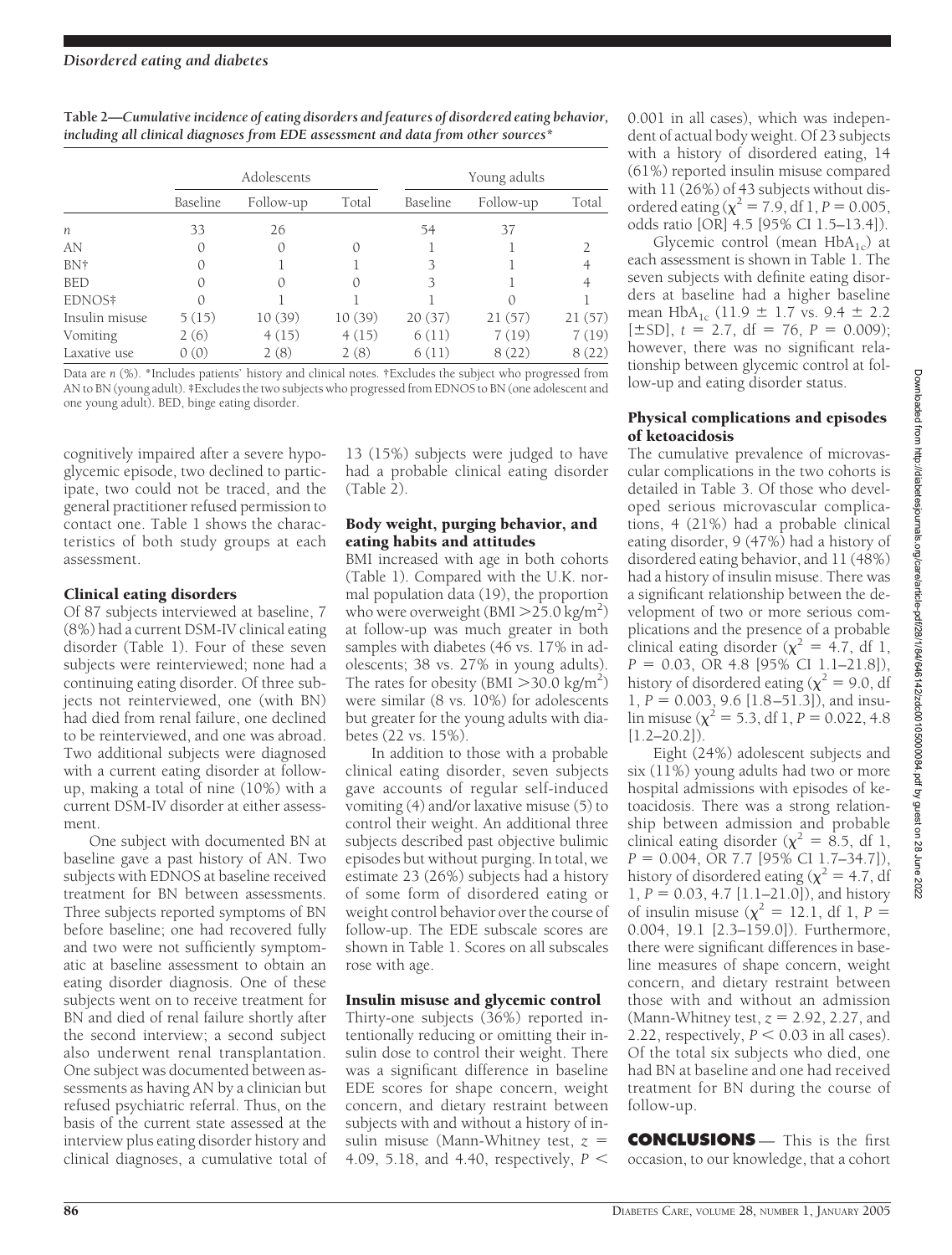|                                     | Adolescents |           | Young adults     |                         |
|-------------------------------------|-------------|-----------|------------------|-------------------------|
|                                     | Baseline    | Follow-up | Baseline         | Follow-up               |
| $\boldsymbol{n}$                    | 33          | 29        | 54               | 49                      |
| Background retinopathy              | $^{()}$     | 5(17)     | 7(13)            | 17(35)                  |
| Preproliferative retinopathy        | $^{()}$     | 3(10)     | $\Omega$         | 2(4)                    |
| Laser-treated retinopathy           | $^{()}$     | 5(17)     | 1(2)             | 16(33)                  |
| Microalbuminuria                    | 0           | 4(14)     | 1(2)             | 3(6)                    |
| Proteinuria                         |             | 4(14)     | 1(2)             | 3(6)                    |
| Dialysis                            |             | 0         | $\left( \right)$ | $1(2)$ (has since died) |
| Transplant                          |             | $^{()}$   | $\left( \right)$ | 2(4)                    |
| Died from renal failure             | 0           | 0         | $\left( \right)$ | 2(4)                    |
| Peripheral neuropathy               |             | 1(3)      | $\Omega$         | 10(20)                  |
| Autonomic neuropathy                | 0           | $\Omega$  | 0                | 5(10)                   |
| One serious complication only†      | 0           | 6(21)     | 2(4)             | 7(14)                   |
| Two serious complications           |             | 2(7)      | 0                | 6(12)                   |
| Three or more serious complications |             | 1(3)      |                  | 6(12)                   |

Data are *n* (%). \*Includes data on subjects not reinterviewed where available, including those subjects who died. †Serious complications defined as laser-treated retinopathy, preproliferative retinopathy, proteinuria, renal failure, peripheral nephropathy, or autonomic neuropathy.

of young female subjects with insulindependent diabetes, representative of a total population with type 1 diabetes, has been followed over 8–12 years, with eating disorder features assessed at both baseline and follow-up, using a research diagnostic interview, case note review of physical complications, and a good ascertainment rate. These features represent considerable methodological advances, and the findings are therefore likely to be robust. The only likely error is a conservative bias with two possible sources: *1*) some subjects may not have reported eating disorder features to the interviewer at either time point, and *2*) subjects with eating problems may have been particularly likely to have been lost to follow-up. There is also a risk that insulin misuse has been underascertained due to selfrepresentational bias. The validity of the interview findings is supported by the routine clinical data. The study sample was small, and, as a result, the estimates of risk have wide CIs, but the effects proved to be large enough to be readily identified even in such a small study. This follow-up cohort was restricted to female subjects, as no male subjects presented with features of interest at baseline. Further work in larger patient groups would be valuable in confirming these preliminary findings.

The important conclusions of the work are *1*) that the cumulative incidences of eating problems continue to increase after young adulthood and are

markedly higher than earlier crosssectional studies would tend to suggest, *2*) that the clinical outcomes of young female subjects with type 1 diabetes are generally poor, and *3*) that there is a strong relationship between disturbed eating habits and attitudes, insulin misuse, poor glycemic control, and development of microvascular complications. Although these associations have been suggested before, this is the first study to demonstrate them conclusively. Previous cross-sectional studies have perhaps underestimated the scale of the problem due to the unstable nature of the diagnostic assignment (5,6), a phenomenon that has also been observed in the nondiabetic population (20). Our findings suggest that as many as 25% of young females with type 1 diabetes may develop clinically important disturbances of eating habits and attitudes at some point, and the prognosis of these patients is very poor, with high mortality and morbidity. While full cases of AN, BN, and EDNOS are relatively stable, milder degrees of eating disorder psychopathology (which have important effects on self-care and glycemic control) are more labile. It is clear that insulin misuse for the purpose of weight control is not confined to subjects with a clinical eating disorder. Body weight gain is demonstrably a problem for large numbers of females in this agegroup with type 1 diabetes. There was a tendency for glycemic control to improve as subjects got older.

The clinical implications of this study are that disturbances of eating habits and attitudes in adolescence and young adulthood are of major clinical importance, and more effort is required to address these if mortality and significant physical morbidity a decade later are to be prevented. Many of the subjects in the present cohorts who had eating problems did receive treatment directed at the eating problem, but it appears to have been relatively ineffective in preventing the development of complications. Better methods of detection and treatment which are acceptable to patients are required.

**Acknowledgments**— The baseline assessments were funded by grants from the Mental Health Foundation and the Oxford Regional Research and Development committee, and the follow-up assessments were funded by grants from Anglia and Oxford National Health Service Executive Regional Research and Development and the British Diabetic Association (now Diabetes U.K.). C.G.F. is supported by a Principal Research Fellowship (046386) from the Wellcome Trust.

We thank the staff and patients of the young adult diabetes clinic at the Radcliffe Infirmary, Oxford, U.K., and Beverley Davis for collecting the baseline data. R.C.P., C.G.F., H.A.W.N., D.B.D., and R.A.M. planned the study and wrote the study protocol. K.S.B. collected the data and carried out the statistical analysis with R.C.P. and C.G.F. H.M.T. assisted with data analysis and reporting of results. R.C.P. drafted the report. All authors contributed to the review and writing of the report. R.C.P. and K.S.B. will act as guarantors of the report.

#### **References**

- 1. Hudson JI, Wentworth SM, Hudson MS, Pope HG: Prevalence of anorexia nervosa and bulimia among young diabetic women. *J Clin Psychiatry* 46:88–89, 1985
- 2. Rosmark B, Berne C, Holmgren S, Lago C, Renholm G, Sohlberg S: Eating disorders in patients with insulin-dependent diabetes mellitus. *J Clin Psychiatry* 47:547–550, 1986
- 3. Rodin GM, Johnson LE, Garfinkel PE, Daneman D, Kenshole AB: Eating disorders in female adolescents with insulin dependent diabetes mellitus. *Int J Psychiatry Med* 16:49–57, 1986
- 4. Jones JM, Lawson ML, Daneman D, Olmsted MP, Rodin G: Eating disorders in adolescent females with and without type 1 diabetes: cross sectional study. *BMJ* 320: 1563–1566, 2000
- 5. Fairburn CG, Peveler RC, Davies BA,